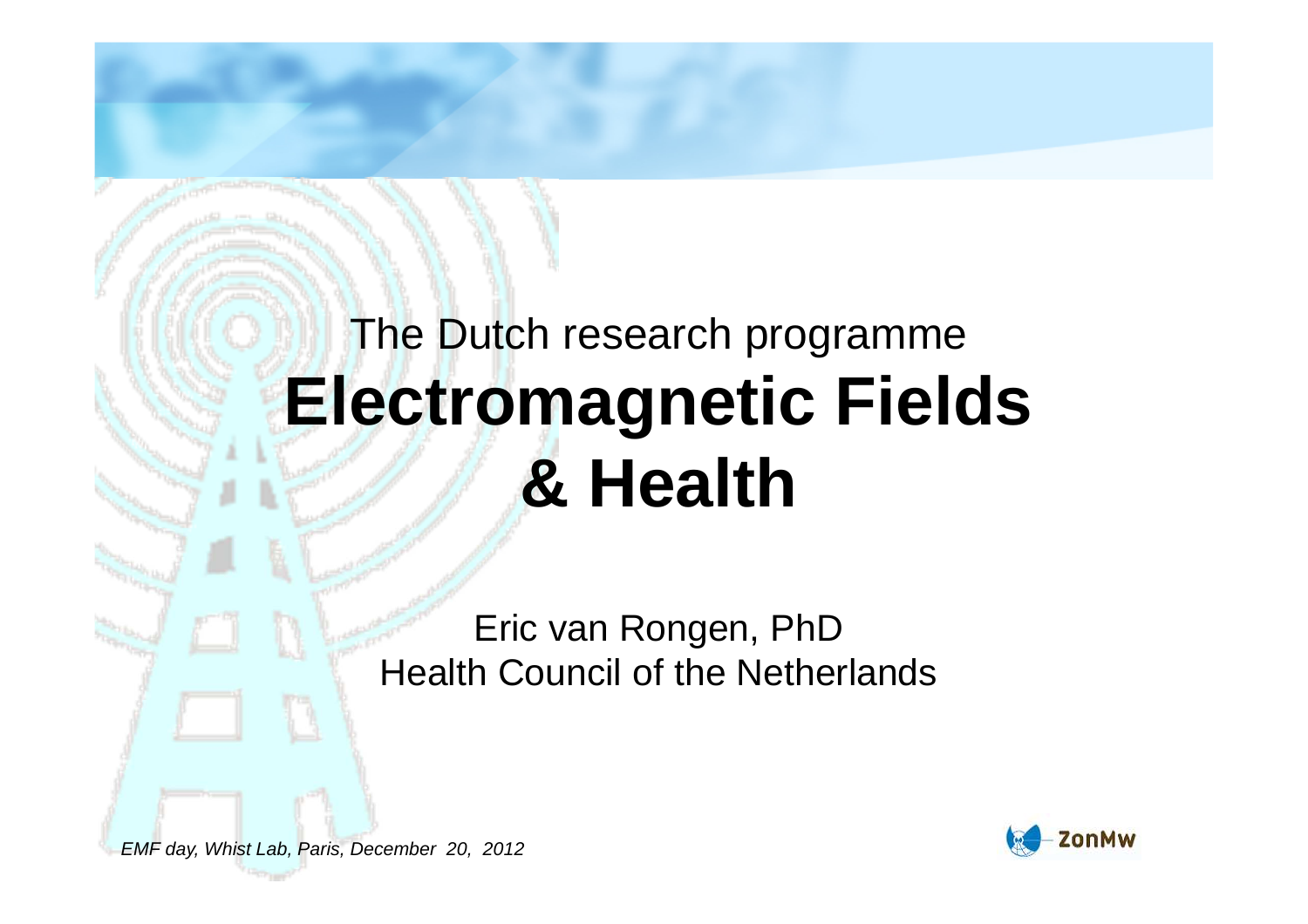

#### **History**

- 2003 First request Dutch government to Health Council of the Netherlands for advise on EMF&H research
- 2004 Parliament request for research programme on EMF&H
- 2006 HCN: Proposals for research into health effects of electromagnetic fields (0 Hz - 300 GHz)
- 2006 Initiation of ZonMw programme Electromagnetic Fieldsand Health

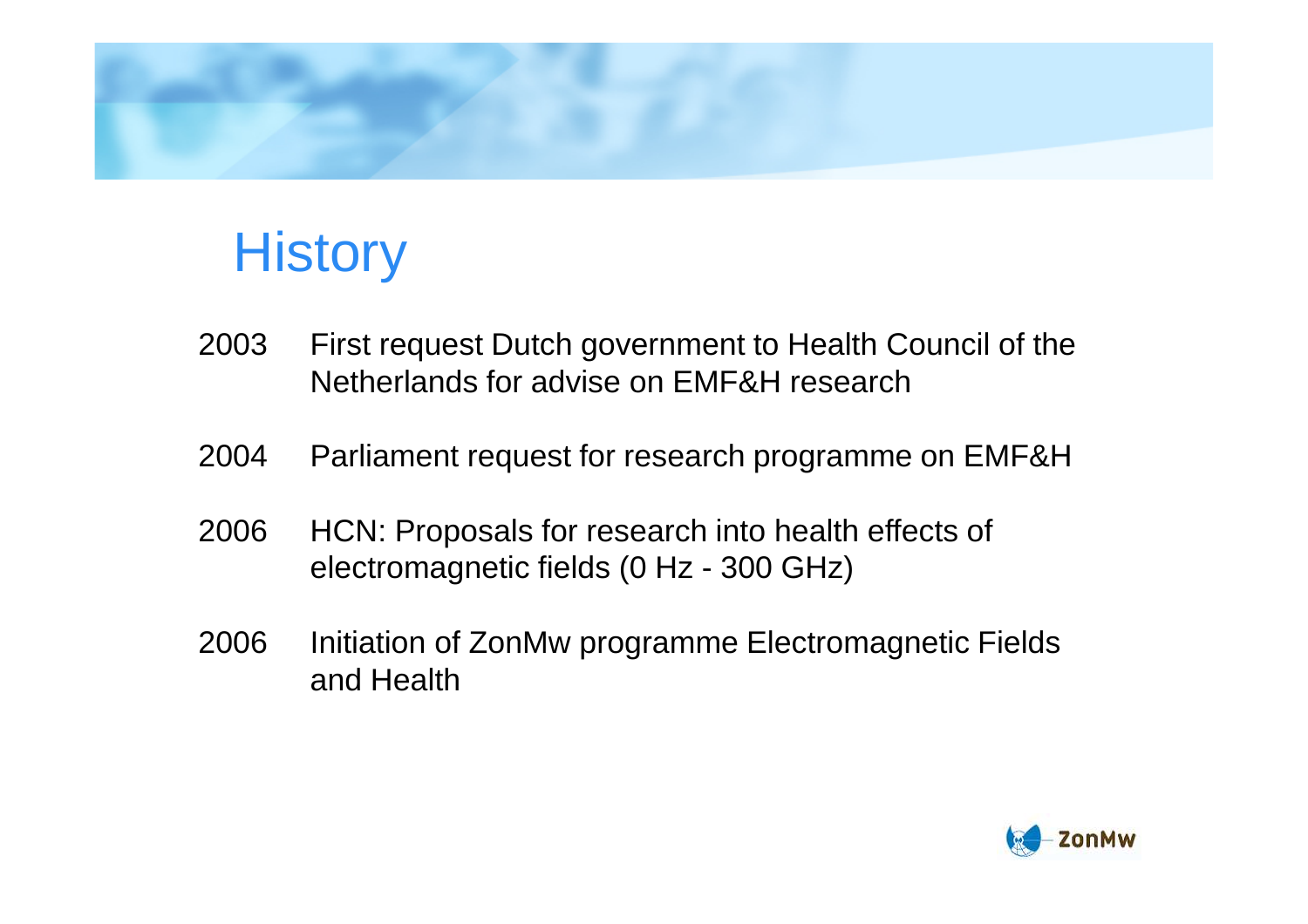#### ZonMw mission

#### The Netherlands Organisation for Health Research and Development

Progress requires research and development.

ZonMw funds health research and stimulates use of the knowledge developed to help improve health and health care.

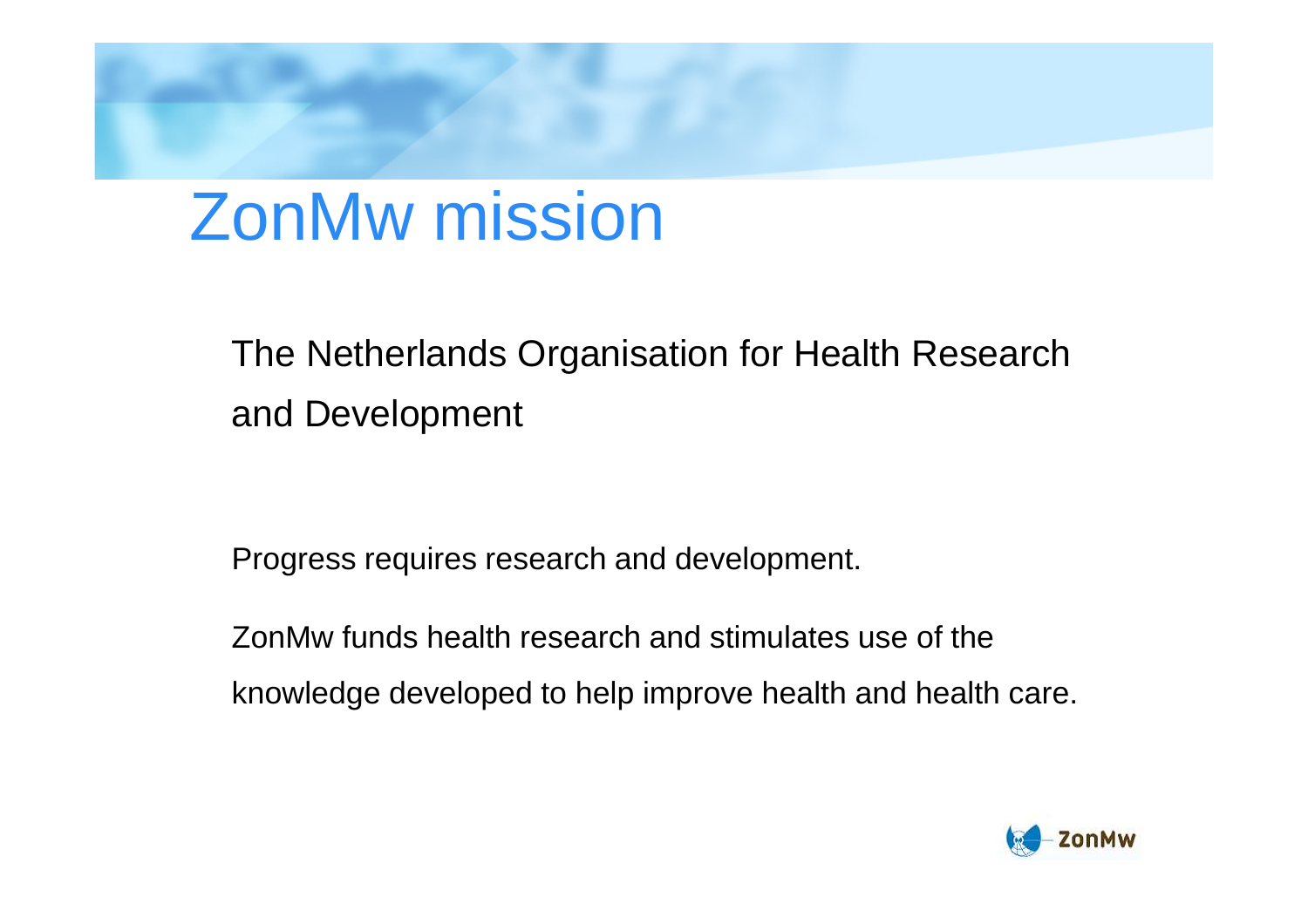### EMF&H programme

- • Goals:
	- enhance the Dutch scientific knowledge infrastructure in the field of EMF (0-300 GHz) and health
	- – help clarify possible positive and negative health effects of EMF exposure
- •Financer: Ministry of Infrastructure and the Environment
- •Budget:  $\epsilon$  16.6 million (~ \$ 24.2 million)
- •Time: 2006 - <sup>2014</sup>

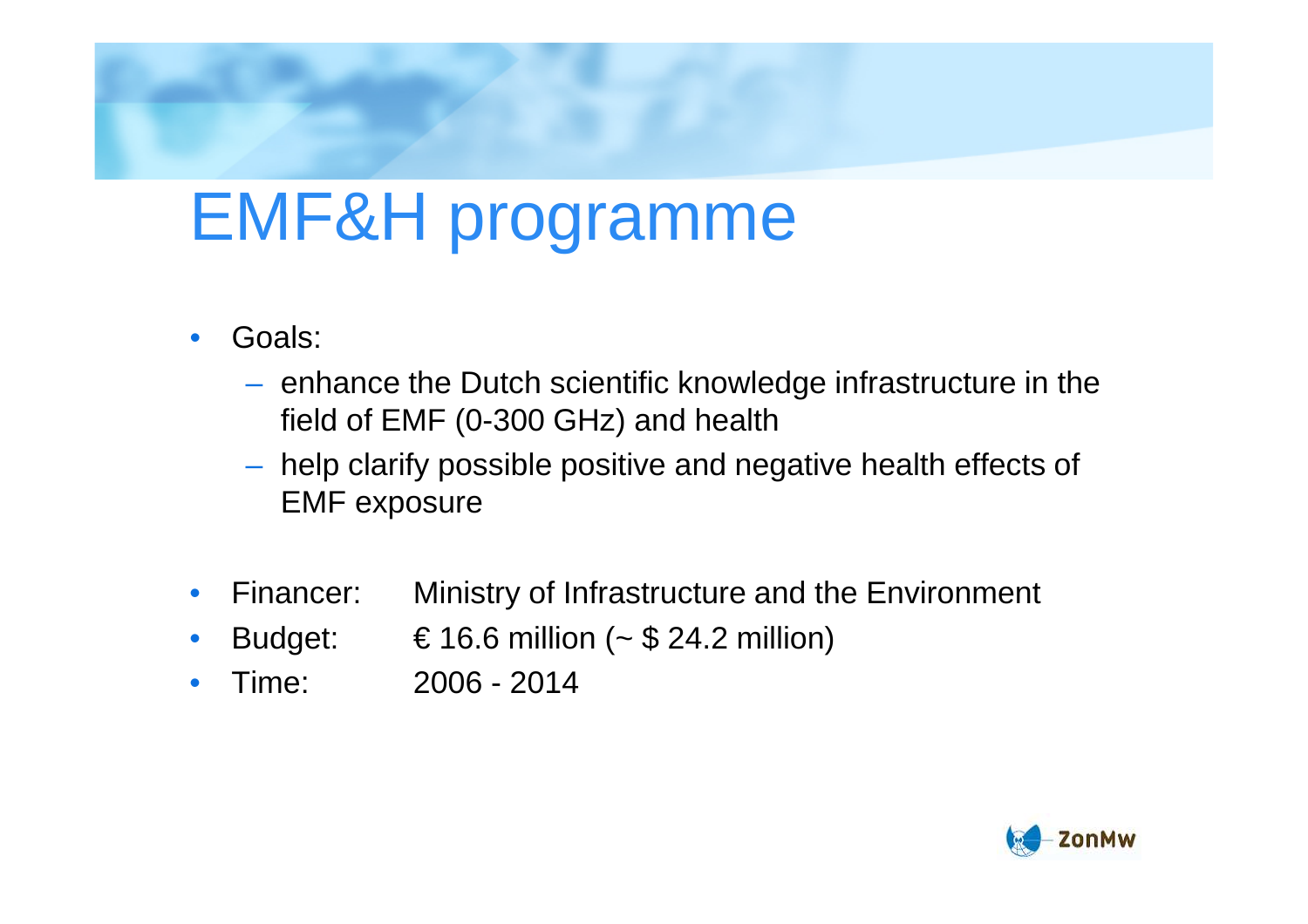### Programme features

- • Connection to international research effort: international committee and call for collaborations
- • Focus on three research areas: biology, technology and epidemiology
- • Various types of grants: basic, technological, multidisciplinary, practically oriented, cohort, international and chairs
- Special call for chairs: professors are to take centre stage in 3 research areas

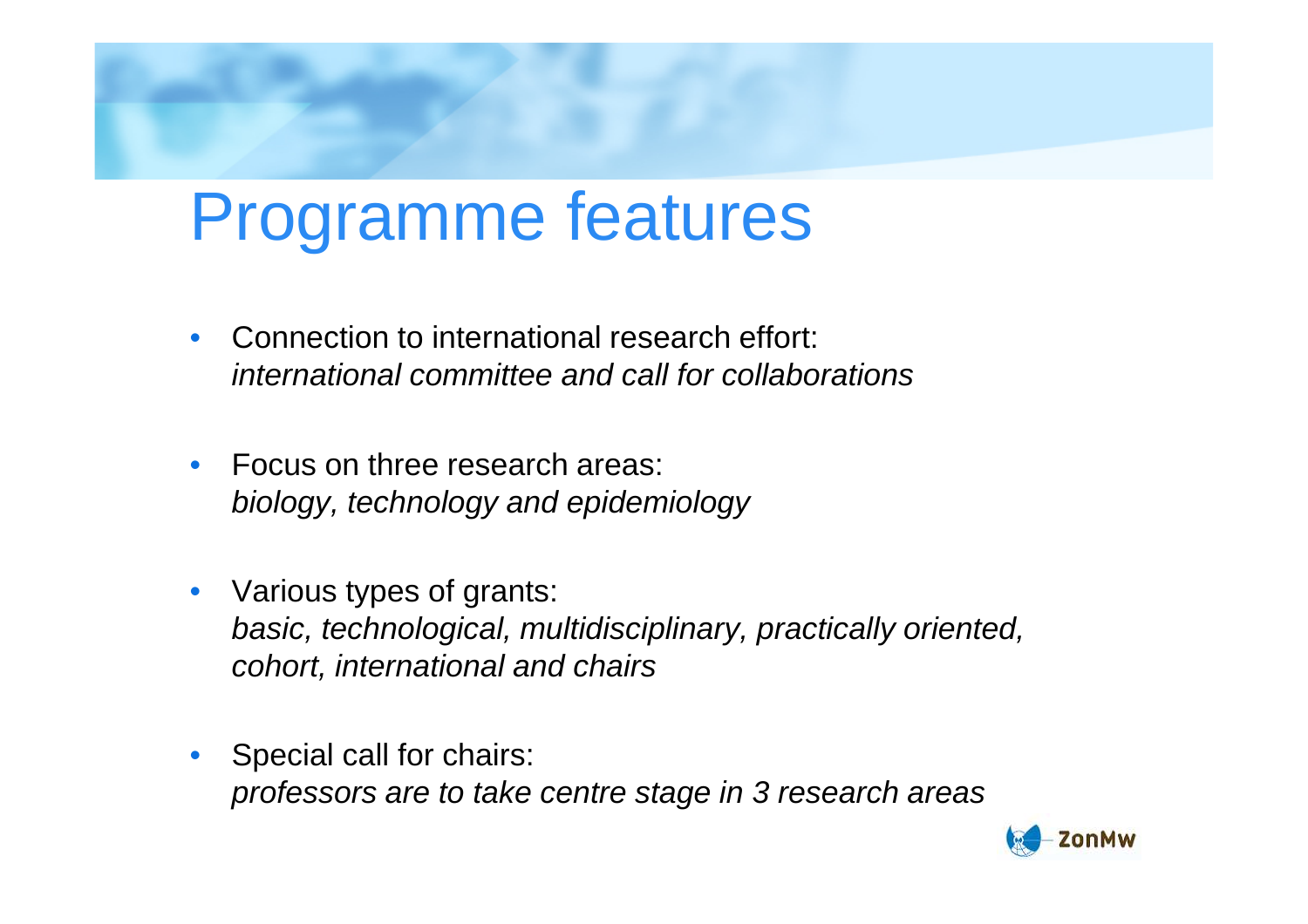# **Chairs**

| <b>What</b>                                                                  | Who                                                                                  | When      |
|------------------------------------------------------------------------------|--------------------------------------------------------------------------------------|-----------|
| Epidemiology of health effects<br>from exposure to electromagnetic<br>fields | Prof. dr. ir. H. Kromhout (UU,<br>IRAS)                                              | 2008-2013 |
| Electromagnetic Fields and Health<br>(technology)                            | Prof. dr. ir. A.P.M. Zwamborn (TuE)<br>and<br>Prof. dr. ing. G.C. van Rhoon<br>(EMC) | 2009-2014 |
| Electromagnetic Fields and Health<br>(biology)                               | Prof. dr. R. Kanaar (EMC)                                                            | 2010-2015 |

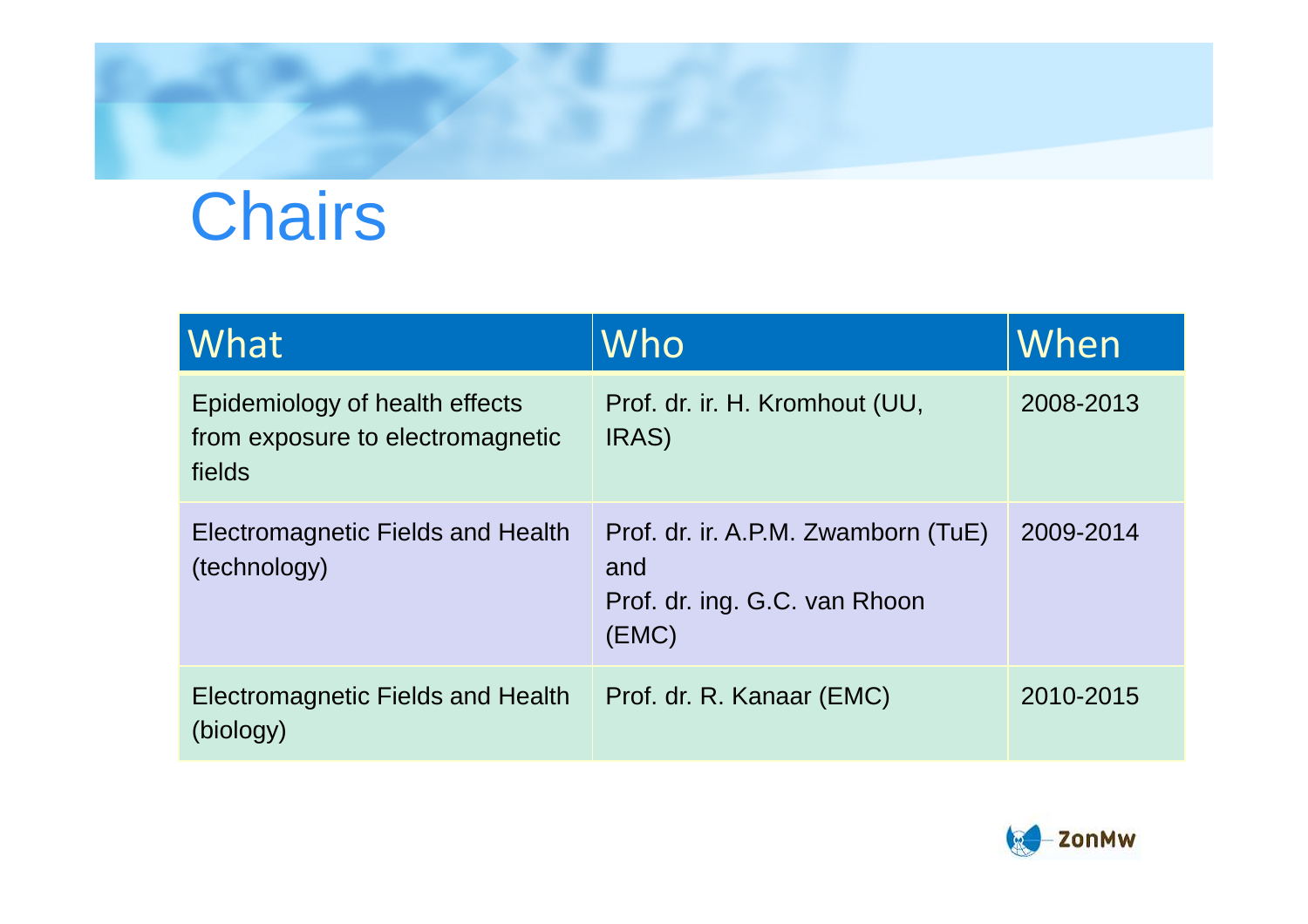### Cohort study

| What                                                                                      | Who                                     | When      |
|-------------------------------------------------------------------------------------------|-----------------------------------------|-----------|
| Pooled community-based cohort<br>study on health effects of exposure<br>to $EMF > COSMOS$ | Prof. dr. ir. H. Kromhout (UU,<br>IRAS) | 2008-2016 |

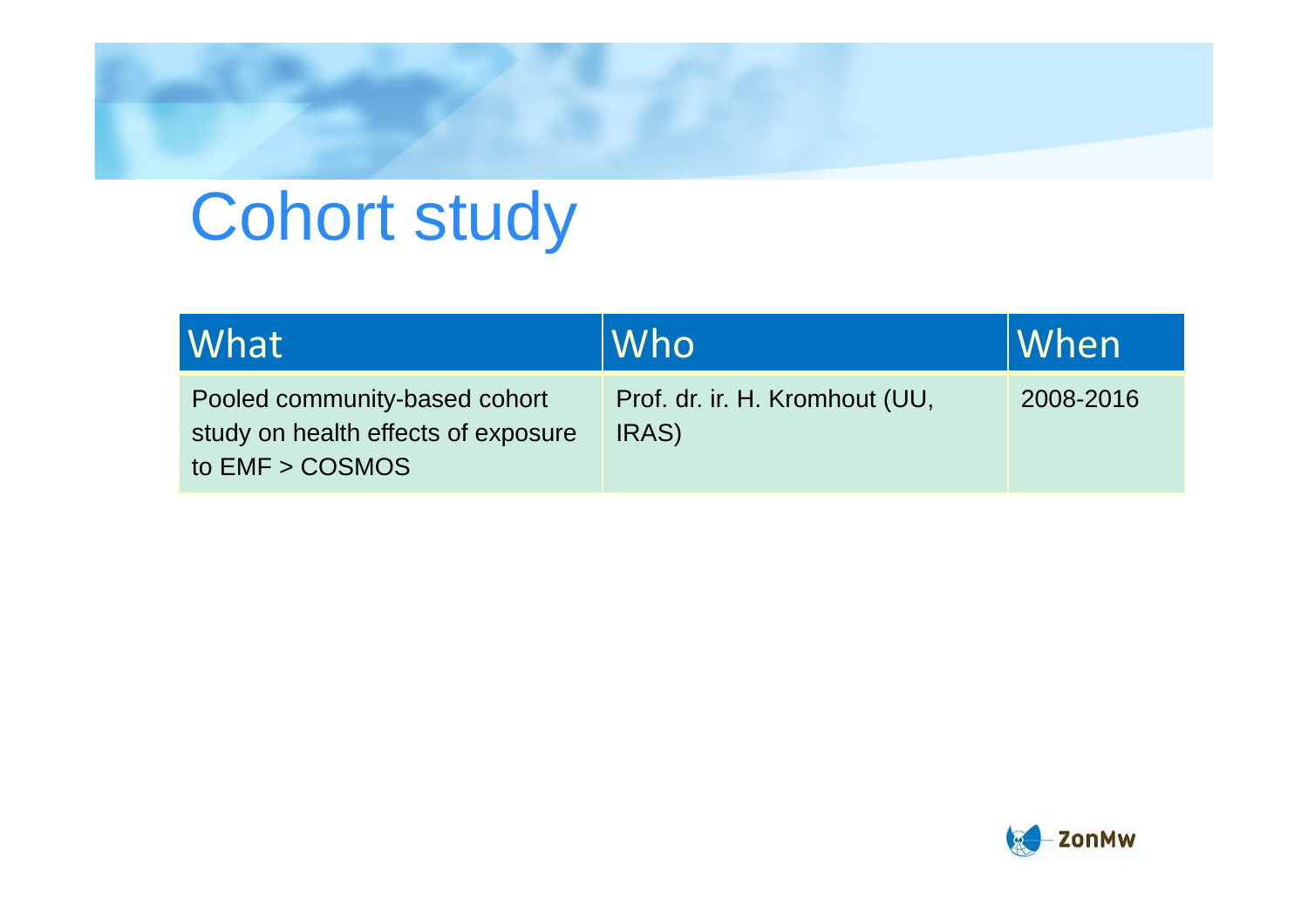### Technological research

| What                                                                                                      | Who                                      | When      |
|-----------------------------------------------------------------------------------------------------------|------------------------------------------|-----------|
| High resolution thermal analysis of RF<br>exposure guidelines                                             | Prof. dr. ir. J.J.W. Lagendijk<br>(UMCU) | 2007-2011 |
| EMF exposure characterisation using<br>personal exposimeters and an Activity<br>Exposure Matrix (EMF AEM) | Dr. J.F.B. Bolte (RIVM)                  | 2007-2010 |
| Assessment of the cumulative<br>exposure of children to EMF                                               | Dr. ing. G.C. van Rhoon (EMC)            | 2007-2011 |
| <b>Measuring EMF induced tissue</b><br>heating and physiological changes in-<br>vivo                      | Dr. ir. C.A.T. van den Berg<br>(UMCU)    | 2011-2015 |

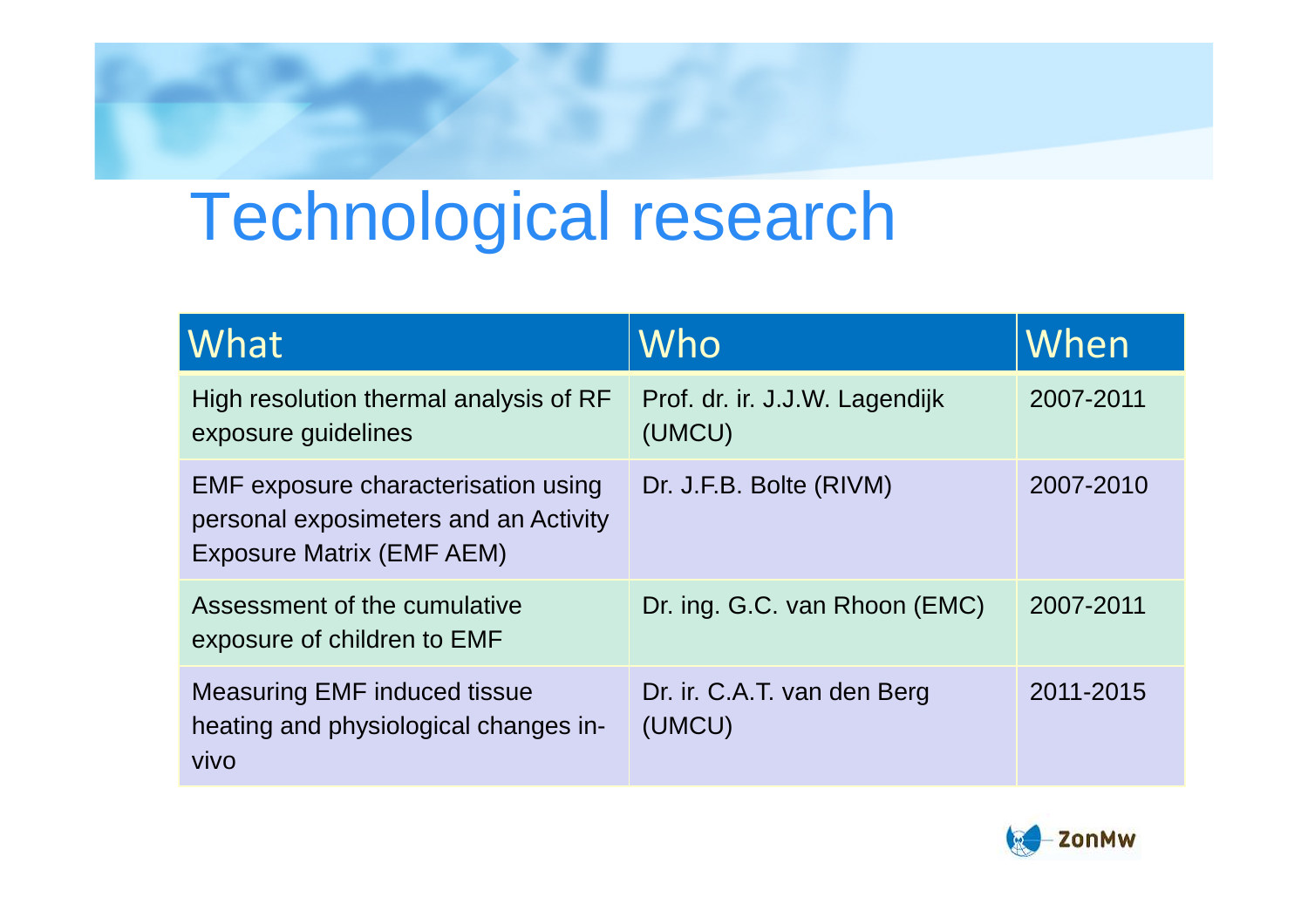

#### **Bolte**

- •Exposure measured
- $\bullet$ Activities recorded (questionnaires)
- •Large variability
- ~40% explained by behaviour



Personal radiofrequency electromagnetic field measurements in the Netherlands: Exposure level and variability for everyday activities, times of day and types of area

John F.B. Bolte \*, Tessa Eikelboom 1

Laboratory for Radiation Research, National Institute for Public Health and the Environment (RIVM), PO Box 1, 3720 BA Bilthoven, The Netherlands

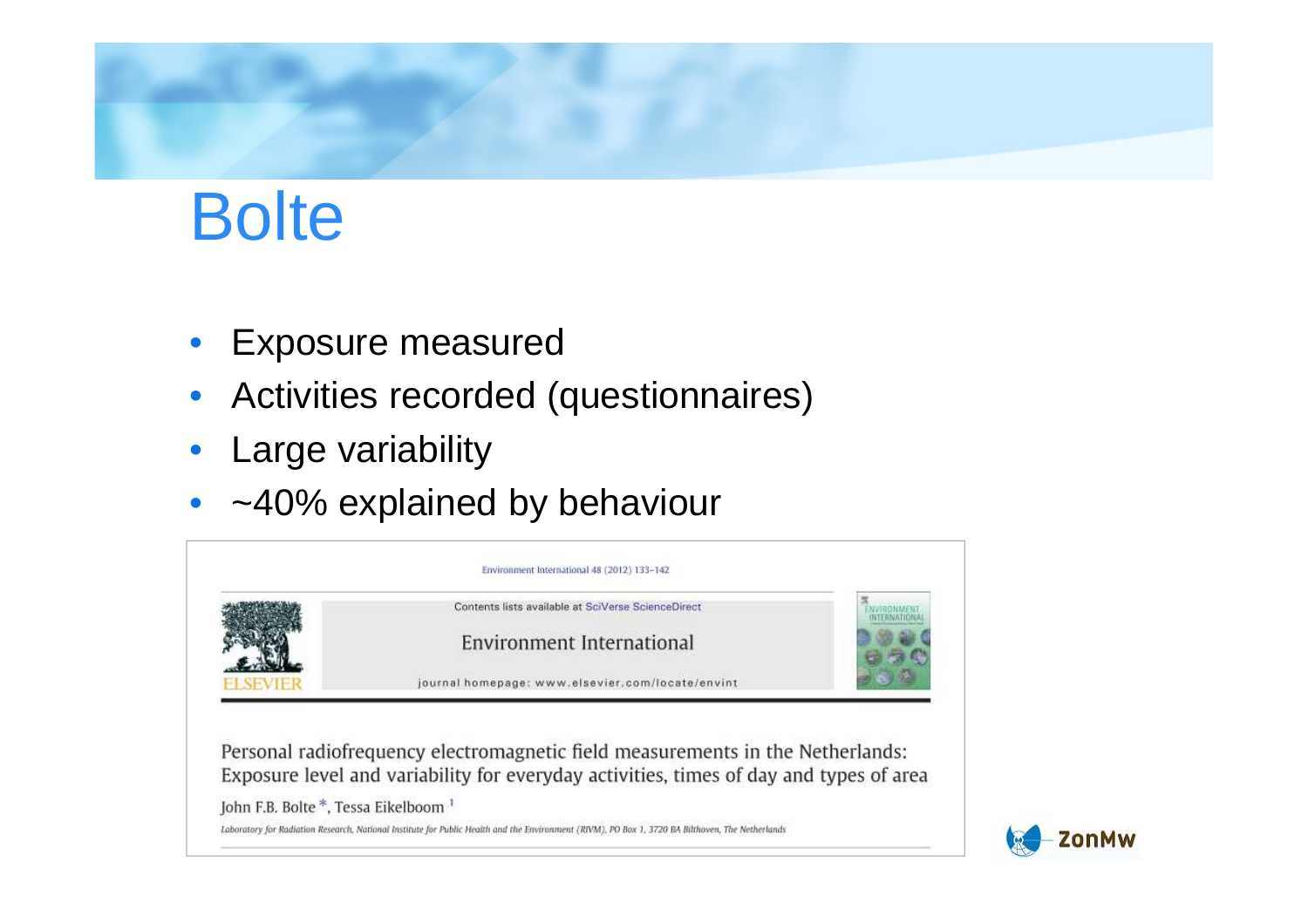# Van Rhoon

- $\bullet$ Model calculations
- Children: ~ 2 GHz ICNIRP reference levels too high
	- $-$  exposure at reference level  $>$  exceeding basic restriction



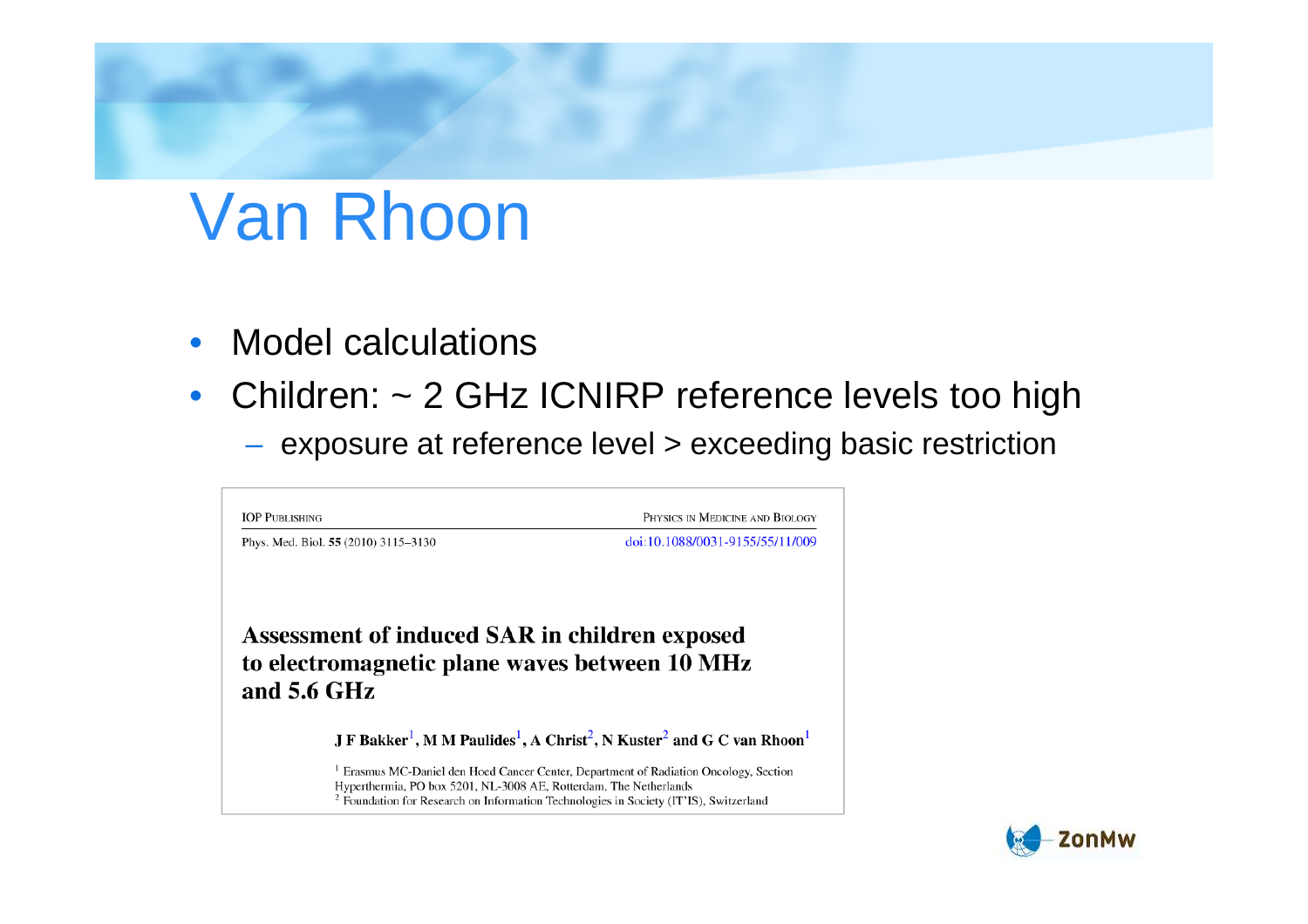## Multidisciplinary research

| What                                                                                                   | Who                                             | When      |
|--------------------------------------------------------------------------------------------------------|-------------------------------------------------|-----------|
| Health effects of exposure to MRI-<br>related EMF                                                      | Prof. dr. ir. H. Kromhout (UU,<br><b>IRAS</b> ) | 2008-2013 |
| Non-specific physical symptoms in<br>relation to living in the vicinity of UMTS<br>base stations       | Dr. I. van Kamp (RIVM)                          | 2008-2012 |
| Modulation of immune response<br>through low frequency EMF exposure                                    | Prof. dr. P.W.M. Hermans<br>(UMCN)              | 2008-2012 |
| Effects of EMF on morphogenesis and<br>gene expression during embryo<br>development in an animal model | Dr. H. Woelders (WUR)                           | 2009-2012 |

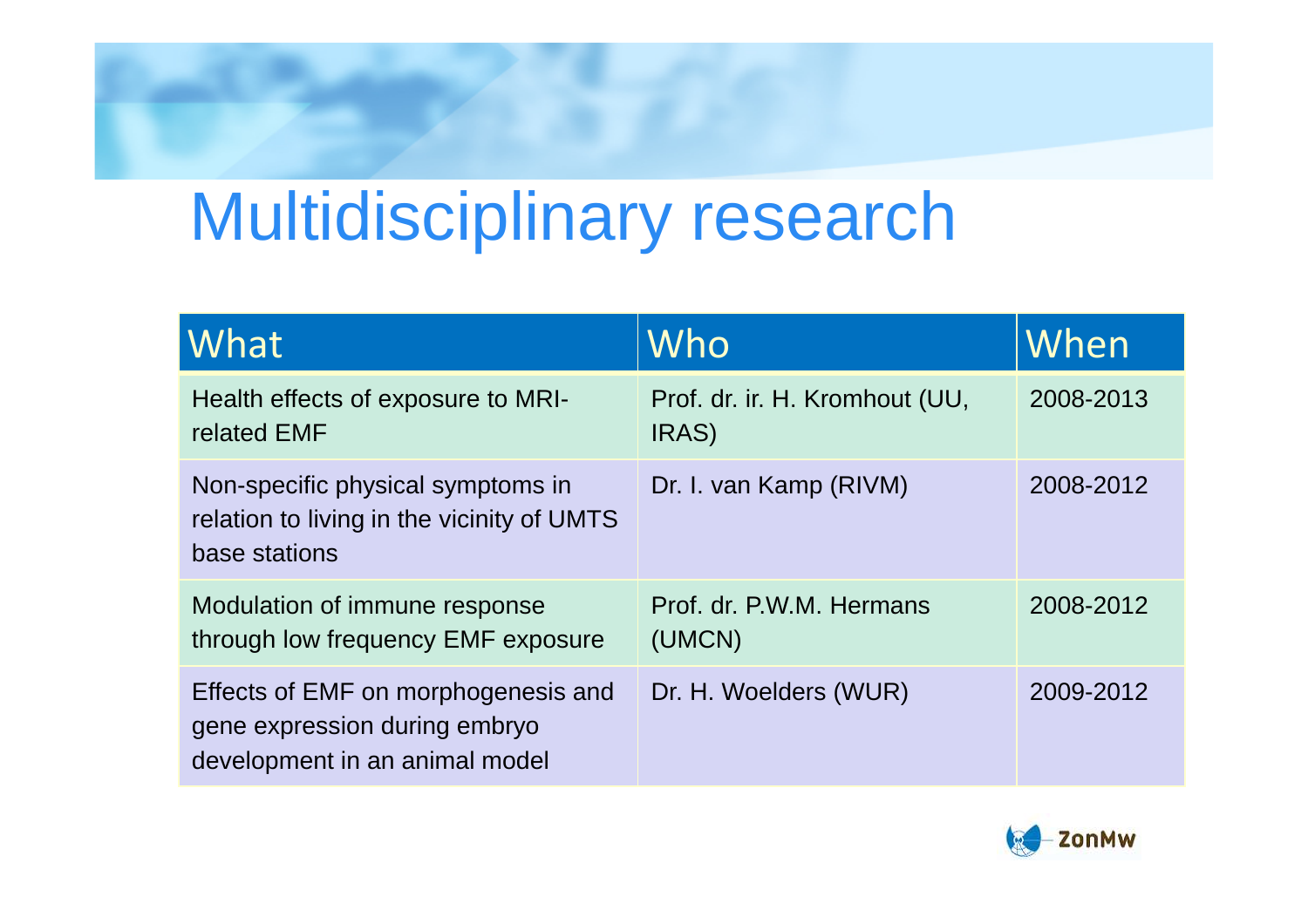#### Basic research

| What                                                                                                                                                       | Who                              | When      |
|------------------------------------------------------------------------------------------------------------------------------------------------------------|----------------------------------|-----------|
| In vitro assessment of the neurotoxic<br>potential of EMF in embryonic<br>neurospheres: developmental exposure                                             | Dr. R.H.S. Westerink<br>(UMCU)   | 2011-2015 |
| Perceived risk, concerns and unexplained<br>medical symptoms associated with<br>different sources of EMF by the general<br>public and professional workers | Dr. D.R.M. Timmermans<br>(VUMC)  | 2008-2012 |
| EMF effects on the innate immune system<br>at the molecular, cellular and whole animal<br>level                                                            | Dr. B.M.L. van Kemenade<br>(WUR) | 2007-2010 |

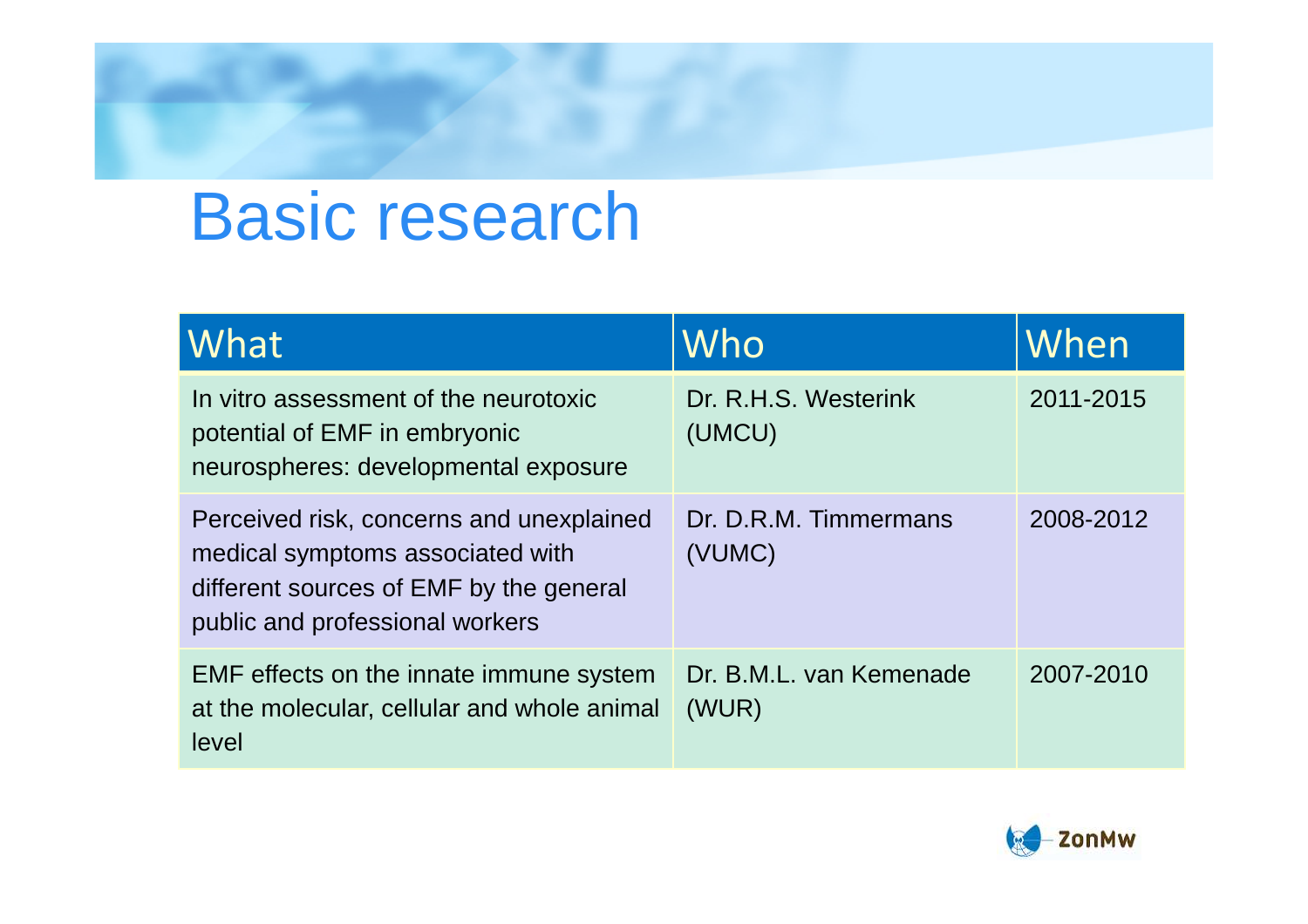#### Van Kemenade

- Small effect on immune system in carp
- $\bullet$ No health effects

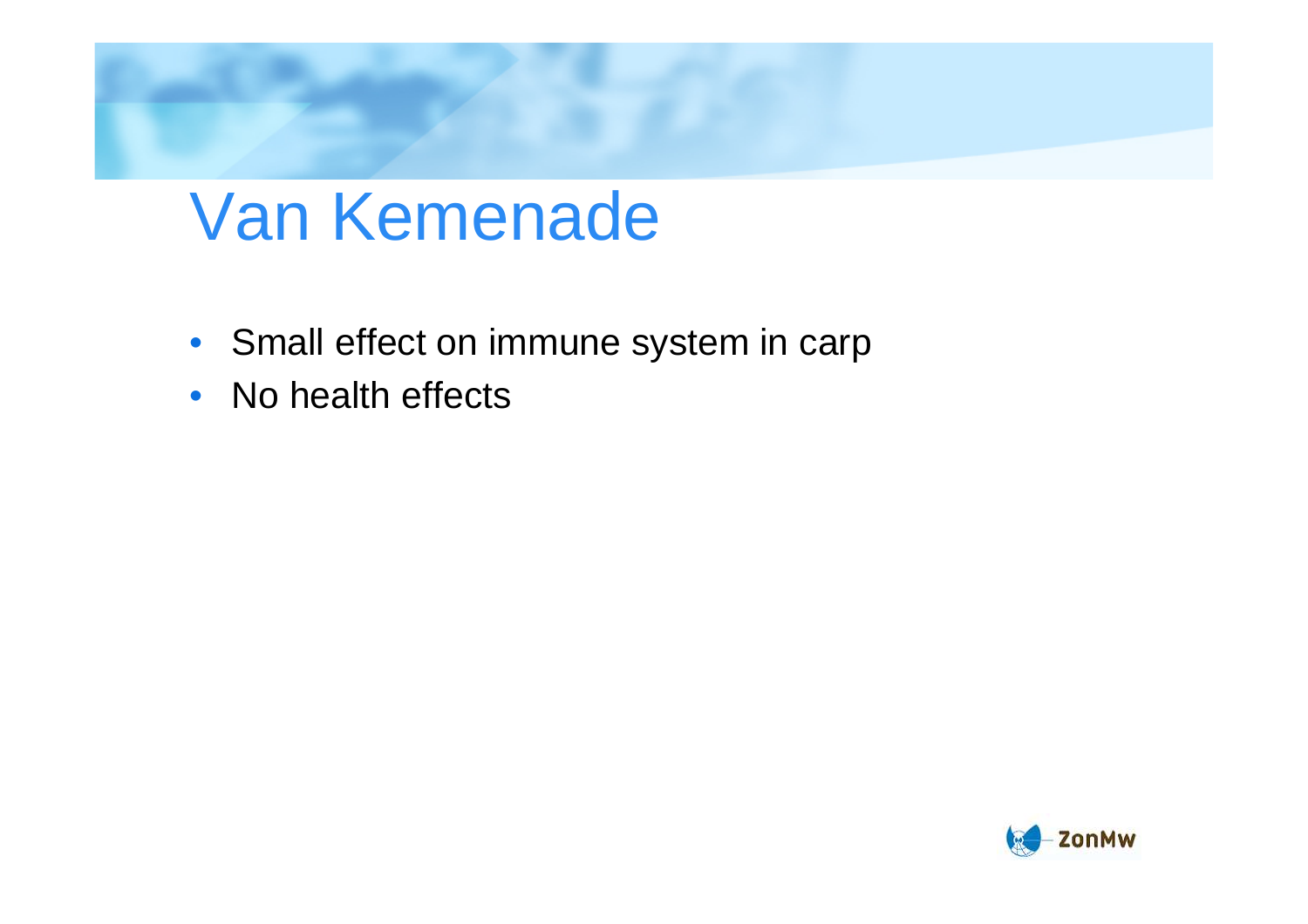#### Basic research

| What                                                                                                                                                                 | Who                              | When      |
|----------------------------------------------------------------------------------------------------------------------------------------------------------------------|----------------------------------|-----------|
| Modulation of immune surveillance by<br>low frequency EMF exposure: effects on<br>calcium fluxes and cytoskeleton<br>structure to influence leukocyte<br>recruitment | Dr. B.M.L. van Kemenade<br>(WUR) | 2011-2015 |
| Effects of EMF on cellular and molecular<br>mechanisms of immune sensing and<br>signaling in intestinal epithelium in an in<br>vitro and ex vivo model               | Dr. H. Woelders (WUR)            | 2011-2014 |

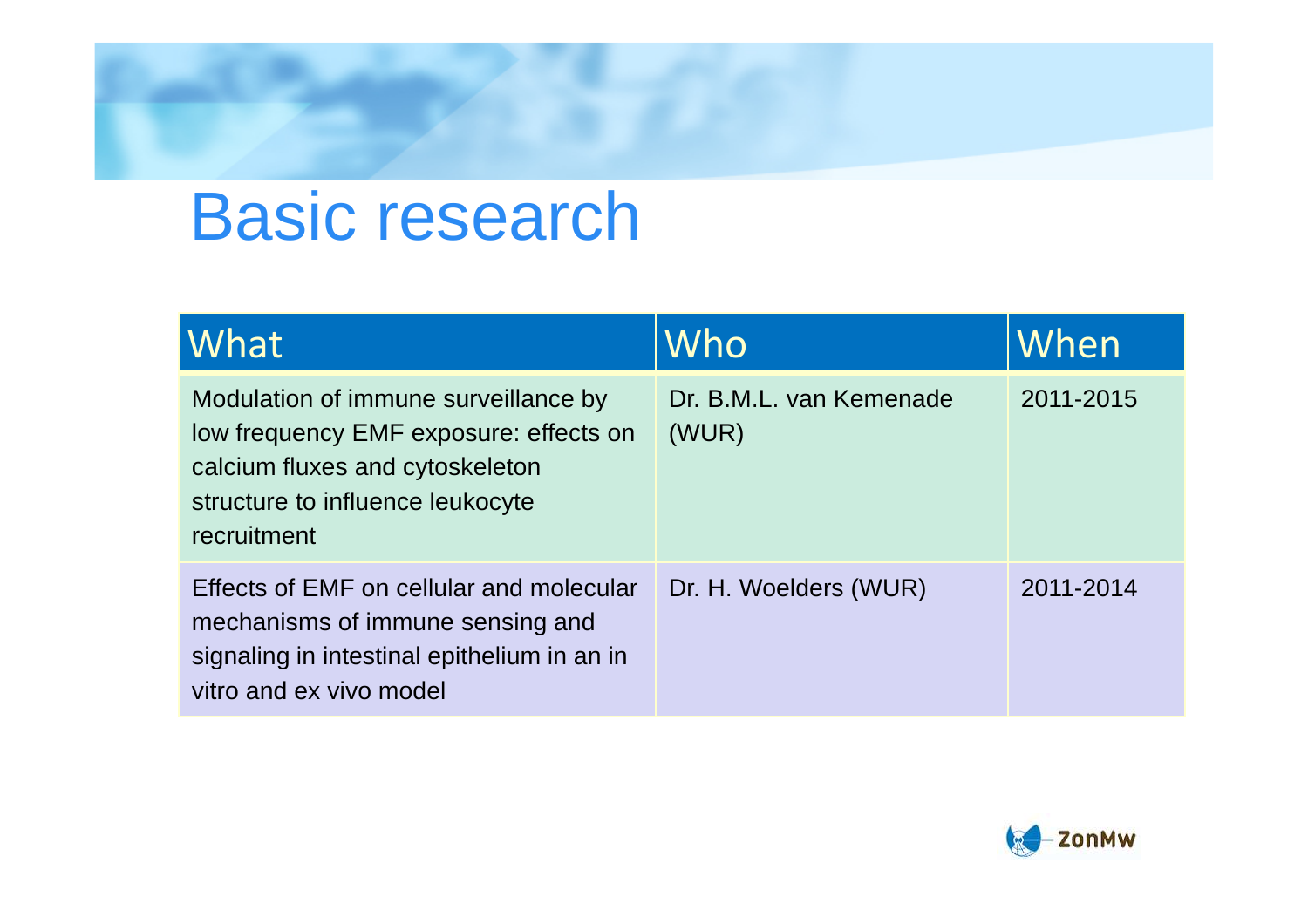### Practically-oriented research

| What                                                                                                                                                                                               | Who                        | When      |
|----------------------------------------------------------------------------------------------------------------------------------------------------------------------------------------------------|----------------------------|-----------|
| Children's' cognitive function and exposure<br>to environmental EMF - A collaborative<br>study with the municipal health services to<br>gain insights into exposure and associated<br><b>risks</b> | Dr. A. Huss (UU, IRAS)     | 2011-2014 |
| Electromagnetic hypersensitivity: definition,<br>tool and assessment in the Netherlands                                                                                                            | Dr. A. Huss (UU, IRAS)     | 2013-2016 |
| <b>MAnifestation of Non-specific physical</b><br>Symptoms and personal exposure to EMF<br>in electromagnetic sensitive Individuals and<br>cONtrols: a panel study (MANSION)                        | Dr. ir. R.P. Bogers (RIVM) | 2011-2014 |

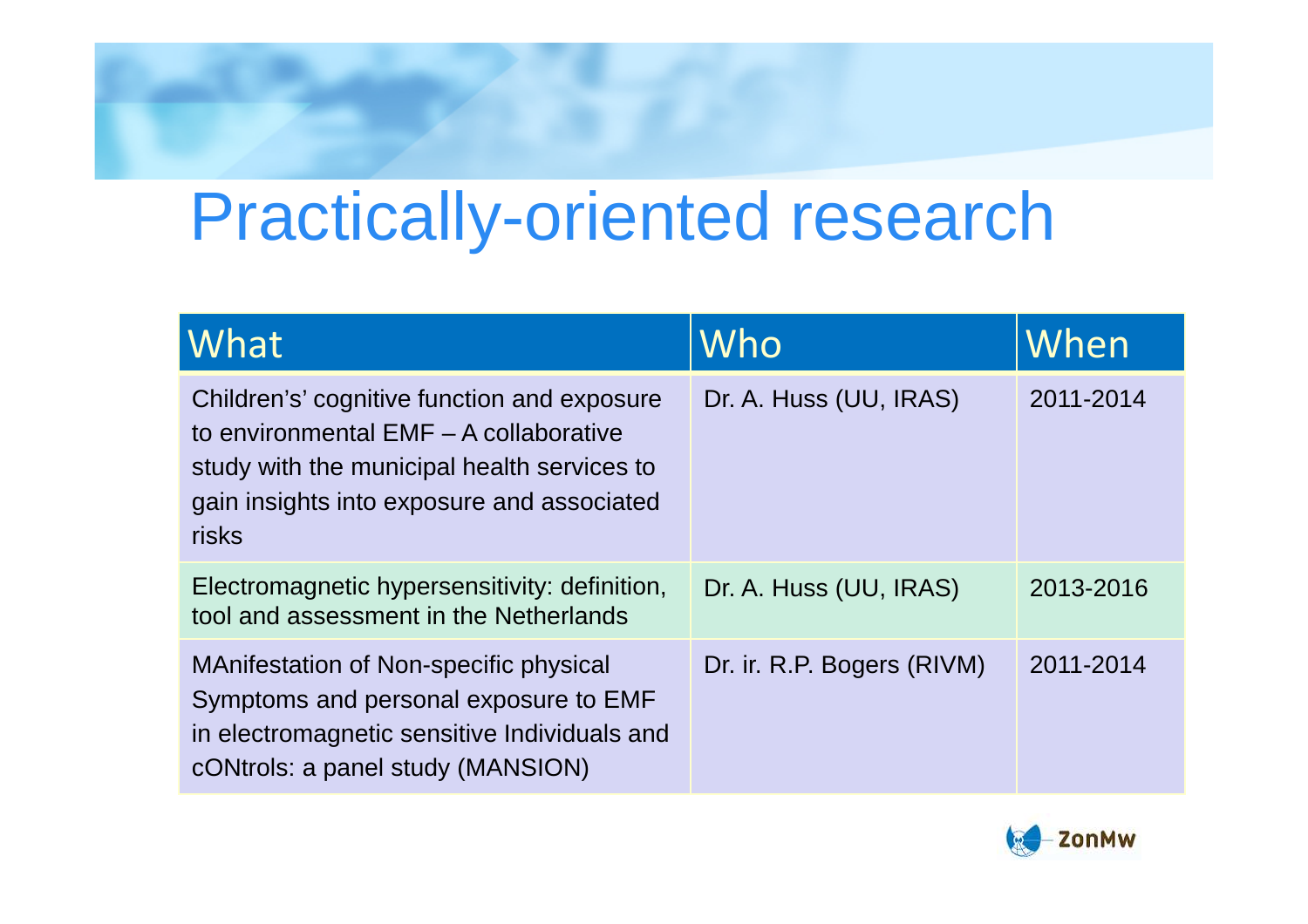### Practically-oriented research

| What                                                                                                                                                                          | Who                             | When      |
|-------------------------------------------------------------------------------------------------------------------------------------------------------------------------------|---------------------------------|-----------|
| Improving communication about EMF risks<br>by taking into account people's concerns<br>and prior beliefs; a mental models approach                                            | Dr. D.R.M. Timmermans<br>(VUMC) | 2009-2012 |
| The introduction of new EMF equipment and<br>the effects on people's perception of and<br>worries about the health risks of EMF in<br>relation to their well-being and health | Dr. D.R.M. Timmermans<br>(VUMC) | 2011-2015 |
| $EMF$ health risk perception $-$ the effect of<br>politics on risk communication                                                                                              | Dr. ing. C. Bröer (UvA)         | 2010-2014 |

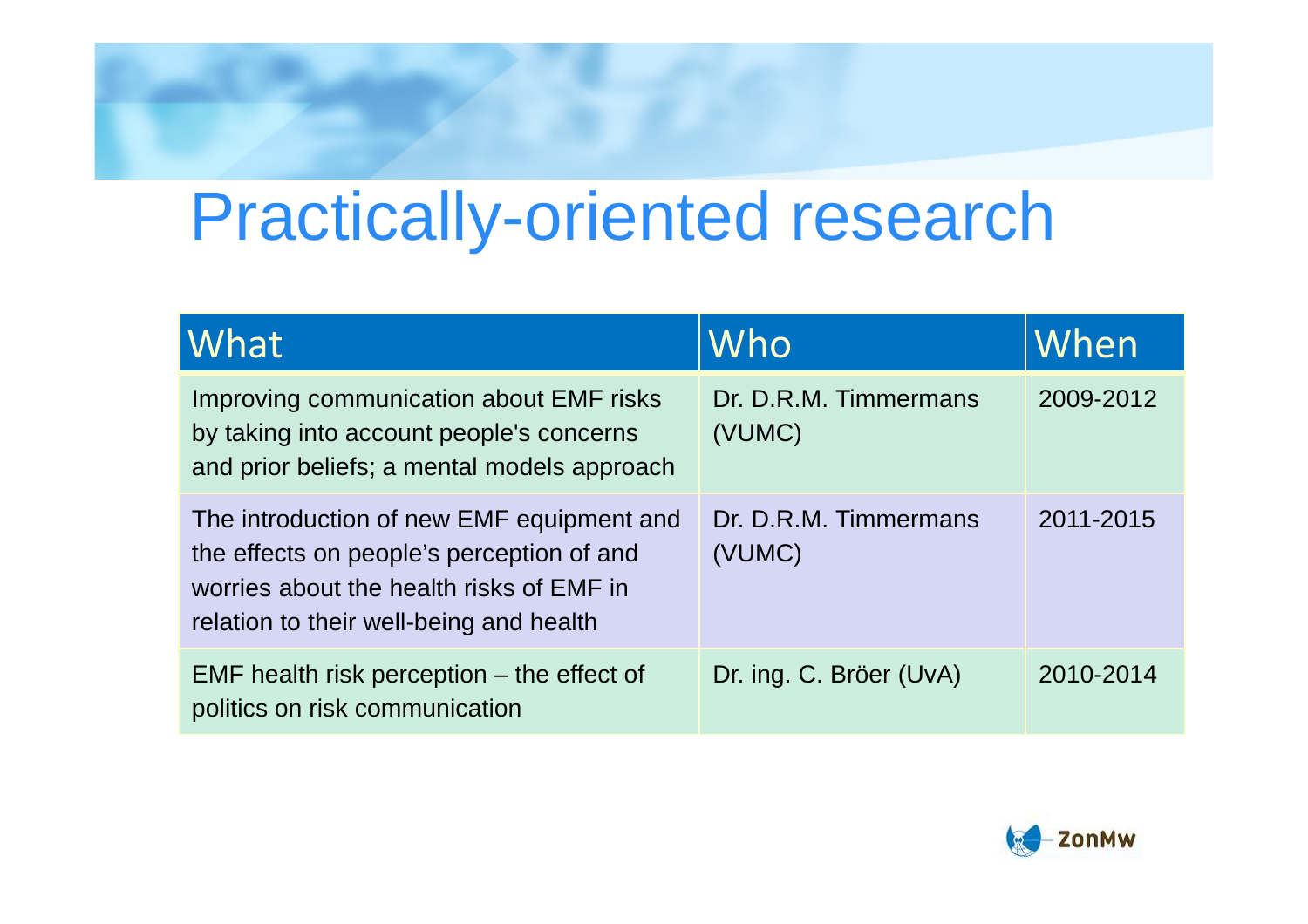#### International collaboration

| What            | <i><u><b>Number</b></u></i> |
|-----------------|-----------------------------|
| 500 k $\in$     |                             |
| 50 k $\epsilon$ | 20                          |
| 10 k $\epsilon$ | 5                           |

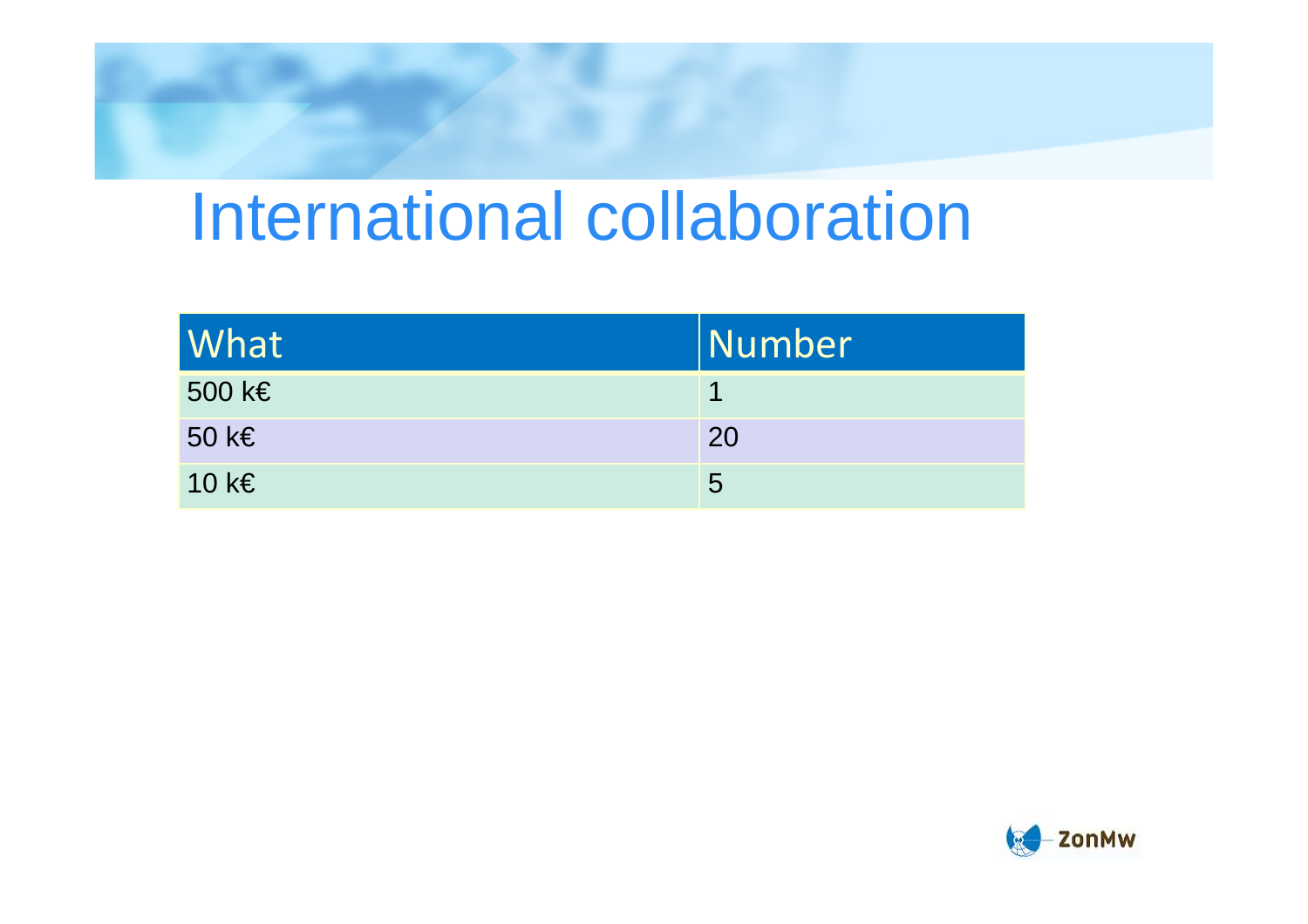# Knowledge platform EMF

#### •Cooperation between

- RIVM (National Institute for Public Health and the Environment)
- TNO (Netherlands Organisation for Applied Scientific Research)
- KEMA (DNV KEMA Energy & Sustainability; consultancy, testing, inspections & certification, risk management, and verification)
- Regional Health Services
- Telecom Agency
- ZonMw

Health Council: advisor

- • Goal
	- inform citizens and (semi-)professionals about national en international scientific information in the field of EMF
- •Stakeholders group
- •Info: www.kennisplatform.nl